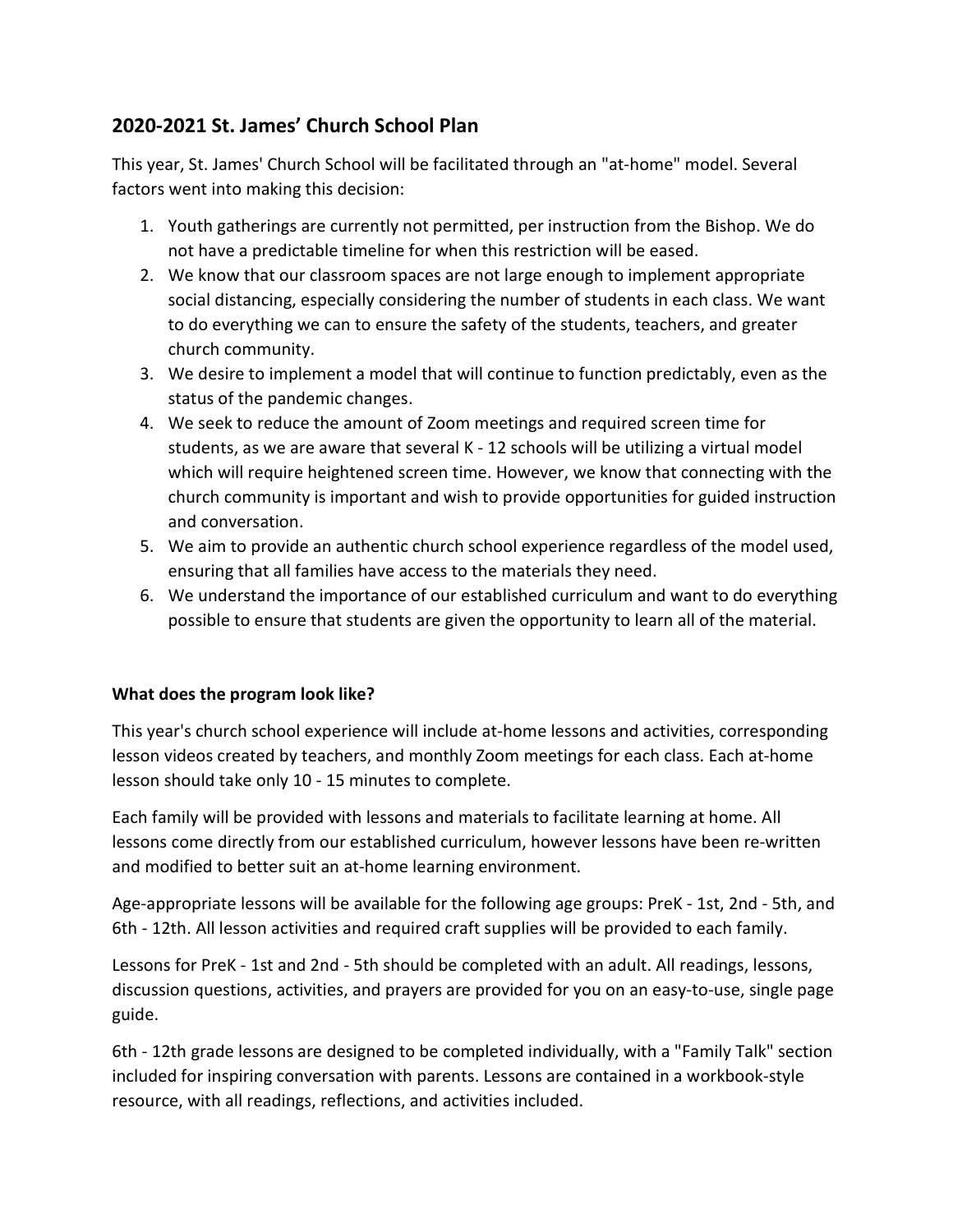In addition to the written lesson, you will have access to pre-recorded teaching videos brought to you by St. James' teachers! Each video will contain a snapshot of the lesson for the week, providing the readings and background information.

Each student will have the opportunity to meet with teachers via Zoom 1x month. These monthly meetings will allow for virtual guided instruction, conversation, and fellowship for students and teachers.

# Why an at-home parent led model vs. a virtual teacher led model?

We like to think that Christian formation happens best at church with formal teachers but, in reality, most of what people learn about faith is learned at home. If ever there was a year to inspire regular family formation, this is it!

I know it may seem daunting to schedule family formation into your already busy lives. The hope is that as time goes on, incorporating family formation seems less like a schedule to keep and more like a treasured experience to have. Remember, formation time does not have to be long. The lessons themselves will take only 10-15 minutes. However, the impact of learning about and discussing faith together as a family is huge!

We also know the importance of having outside influences when raising a child in faith. This is why we've decided to schedule monthly Zoom meetings that provide an opportunity for youth to talk with their peers and their teachers about these important concepts. Regularly produced teacher-led instruction videos will provide you with more support as you discover faith at home.

# What materials will I need?

PreK - 5th grade families will need to provide a few basic art supplies such as paper, scissors, glue, and tape. All other materials will be provided.

Each student will be provided a Book of Common Prayer and a Bible, unless you plan to use your own. If you do not have your own copies at home, simply indicate your need on the registration form and the church will provide you with one!

The church will provide standard NRSV bibles. (These are the same bibles that are used in the classrooms.) You may prefer to purchase your own student bible that could be used for church school as well as personal use. Here are a few recommendations!

# Spark Story Bible (Younger children) Spark Story Bible Preview

This bible is not a literal NRSV translation. It includes 150 important stories from the bible, rewritten for sharing bible stories with younger children.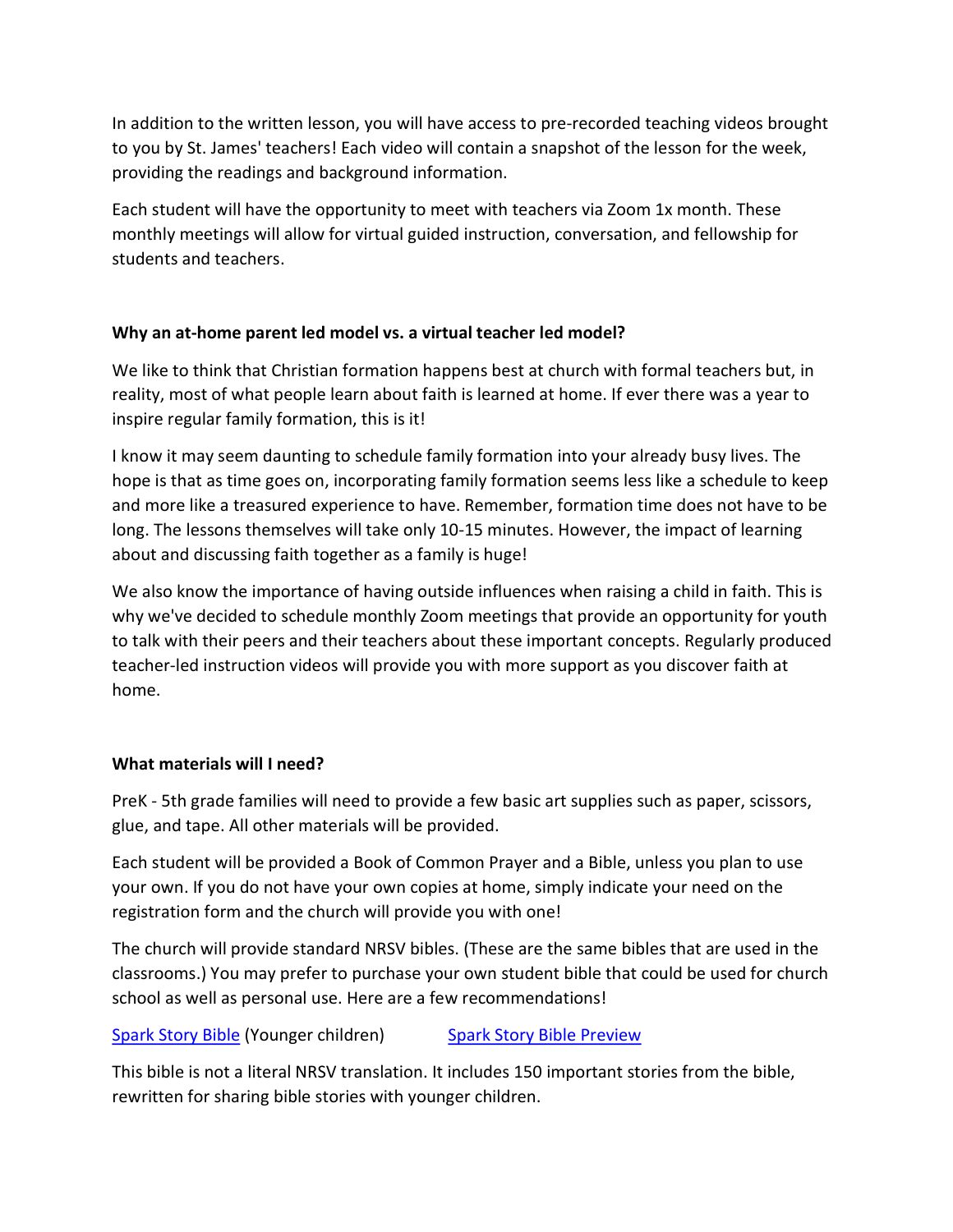#### NRSV Spark Bible Spark Bible Preview

This bible contains interactive elements throughout, "Did you know?" background information, and activity suggestions. It has a simple layout and color scheme.

#### NRSV Adventure Bible (Preview available on Amazon)

This bible looks fun, is full-color, and has plenty of illustrations. It includes commentary throughout to provide ample context for each passage. Note: this bible does contain commentary from a biblical literalist perspective.

### NRSV Student Bible (Preview available on Amazon)

This bible is written in an easy to use format and contains helpful background information. This bible is geared towards 6th grade - college age, however this bible would also be a good option for adults.

#### When and where can I pick-up my box of lessons and materials?

Family boxes of lessons and materials will be available on August 30, September 6, and September 13th from 11:30am - 12:30pm during "social distance communion". Boxes will be labeled and placed in the pews for families to collect. Please be sure to register by August 21st so that I know what to pack in your box!

#### How many lessons are sent home at a time?

As our curriculum is already divided into four units, one unit at a time will be sent home to families. The first unit consists of 8 lessons and runs September 13 - November 1. Materials for the second unit will be available before it begins on November 8.

### What is the schedule for monthly Zoom meetings?

The specific schedule and time will be announced at a later date. Keep an eye on the weekly "Education Update" email for up-to-date information.